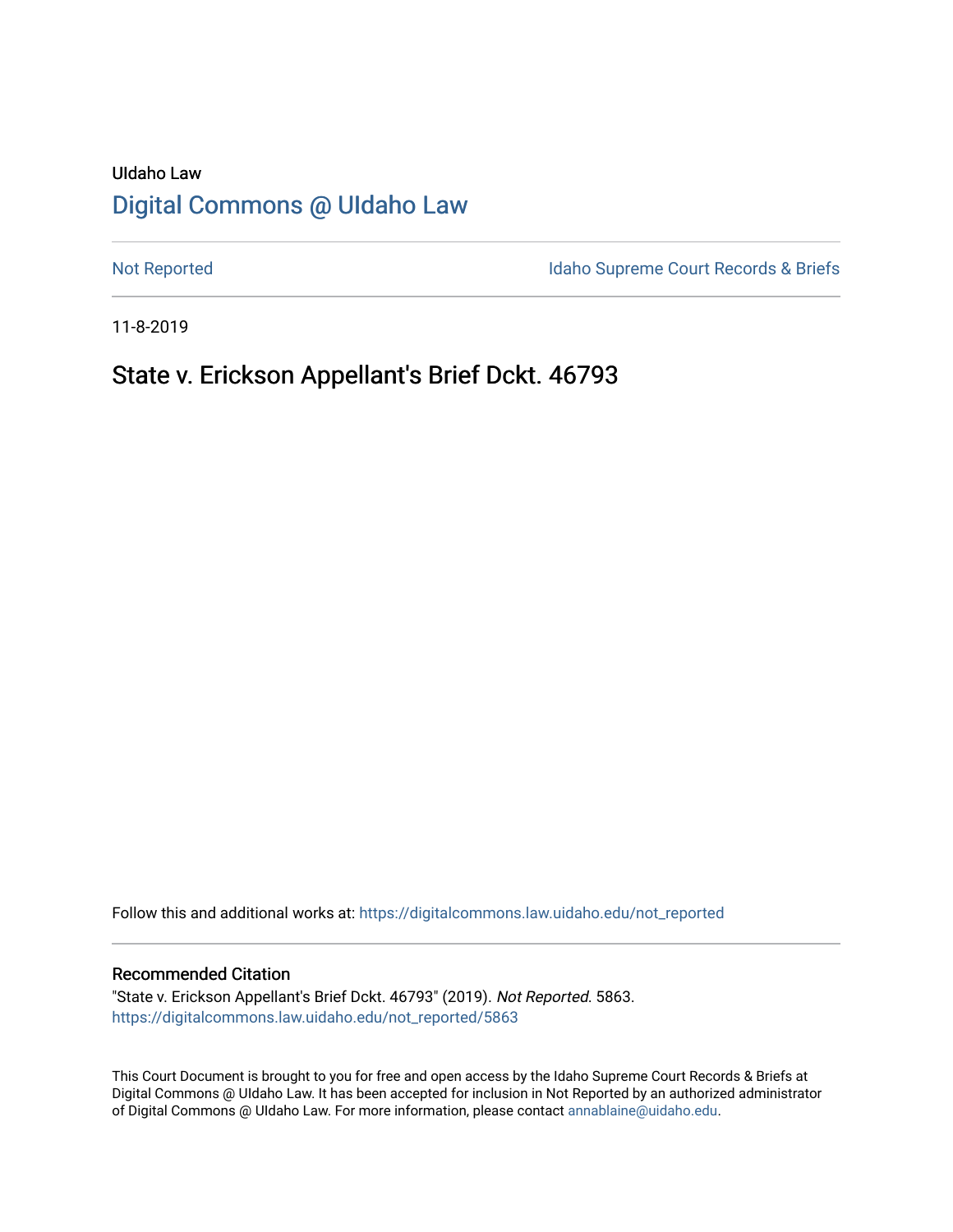Electronically Filed 11/8/2019 10:32 AM Idaho Supreme Court Karel Lehrman, Clerk of the Court By: Brad Thies, Deputy Clerk

### IN THE SUPREME COURT OF THE STATE OF IDAHO

)

)

)

)

STATE OF IDAHO,

Plaintiff-Respondent, )

 $\mathbf{v.}$  )

MATTHEW LEE ERICKSON,

Defendant-Appellant. )

NO. 46793-2019

ADA COUNTY NO. CR-FE-2014-18319

APPELLANT'S BRIEF

### BRIEF OF APPELLANT

### APPEAL FROM THE DISTRICT COURT OF THE FOURTH JUDICIAL DISTRICT OF THE STATE OF IDAHO, IN AND FOR THE COUNTY OF ADA

### HONORABLE STEVEN J. HIPPLER District Judge

ERIC D. FREDERICKSEN State Appellate Public Defender I.S.B. #6555

SALLY J. COOLEY Deputy State Appellate Public Defender **I.S.B.** #7353 322 E. Front Street, Suite 570 Boise, Idaho 83702 Phone:(208)334-2712 Fax: (208) 334-2985 E-mail: documents@sapd.state.id.us

**ATTORNEYS FOR DEFENDANT-APPELLANT**  **KENNETH K. JORGENSEN**  Deputy Attorney General Criminal Law Division P.O. Box 83720 Boise, Idaho 83720-0010 (208) 334-4534

ATTORNEY FOR PLAINTIFF-RESPONDENT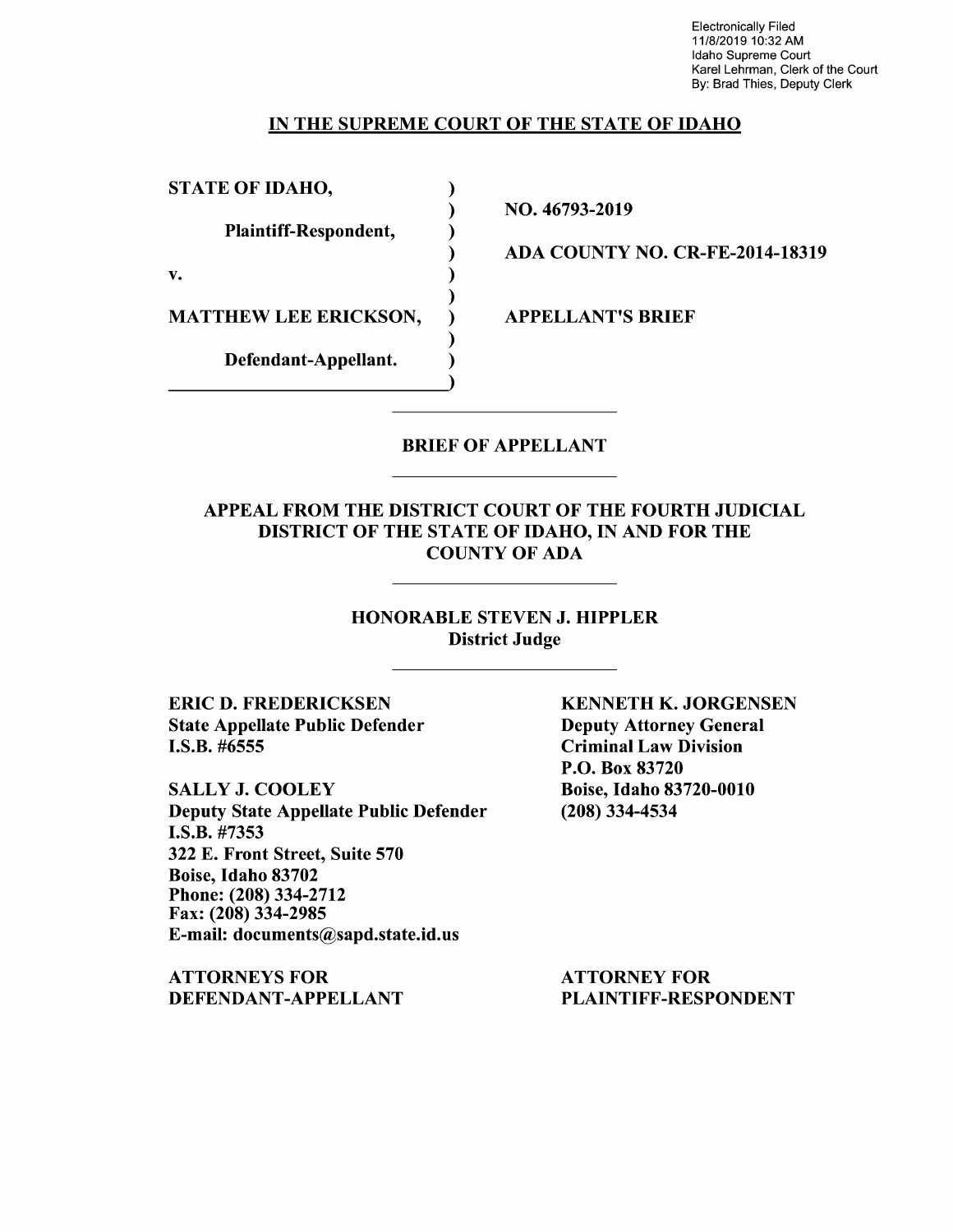## **TABLE OF CONTENTS**

## **PAGE**

| Statement of the Facts and                                                  |
|-----------------------------------------------------------------------------|
|                                                                             |
|                                                                             |
| The District Court Erred When It Denied Mr. Erickson's Motion To            |
|                                                                             |
|                                                                             |
| C. The District Court Erred When It Denied Mr. Erickson's Motion To Correct |
|                                                                             |
|                                                                             |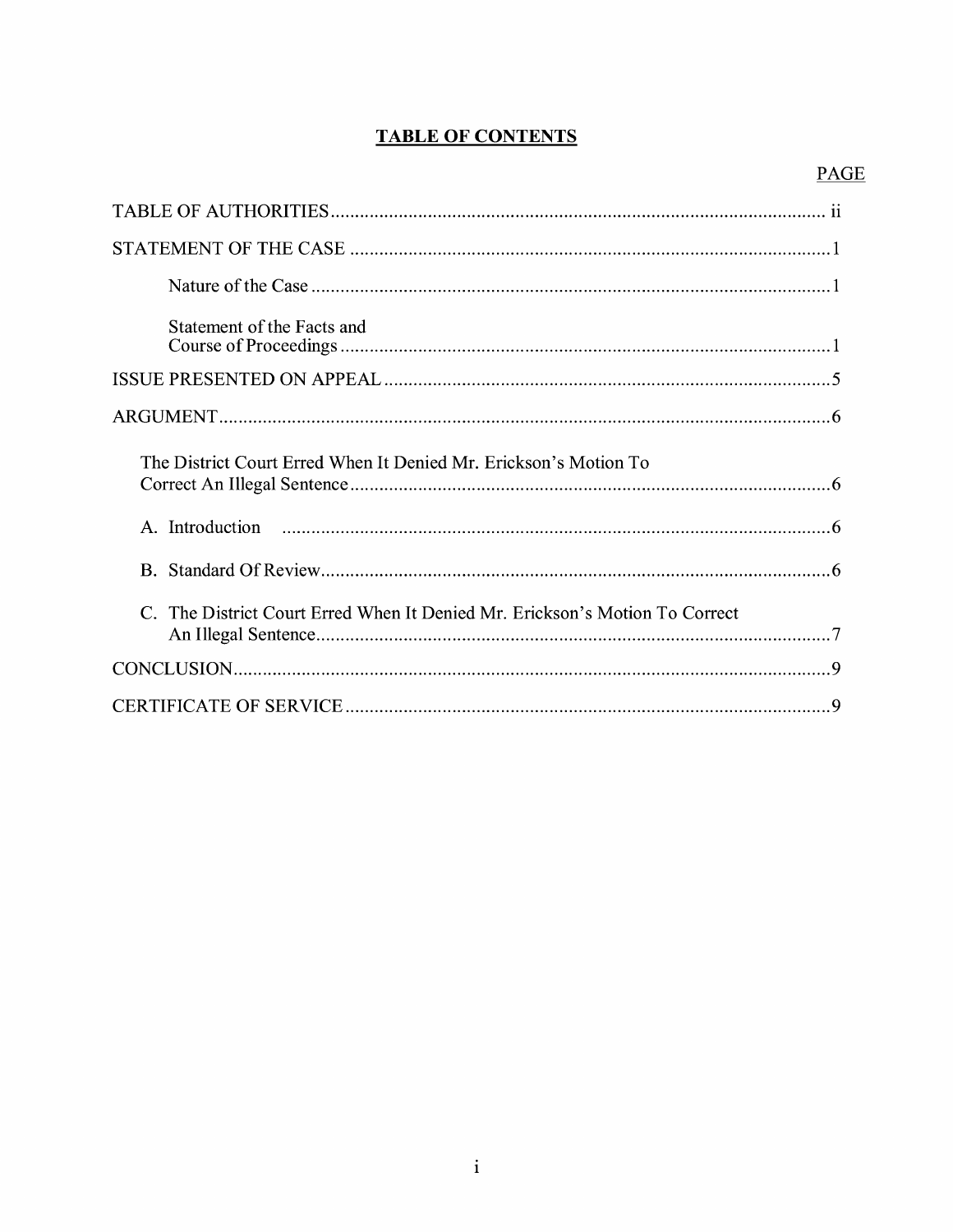## **TABLE OF AUTHORITIES**

# Cases

## **Statutes**

### Rules

|--|--|--|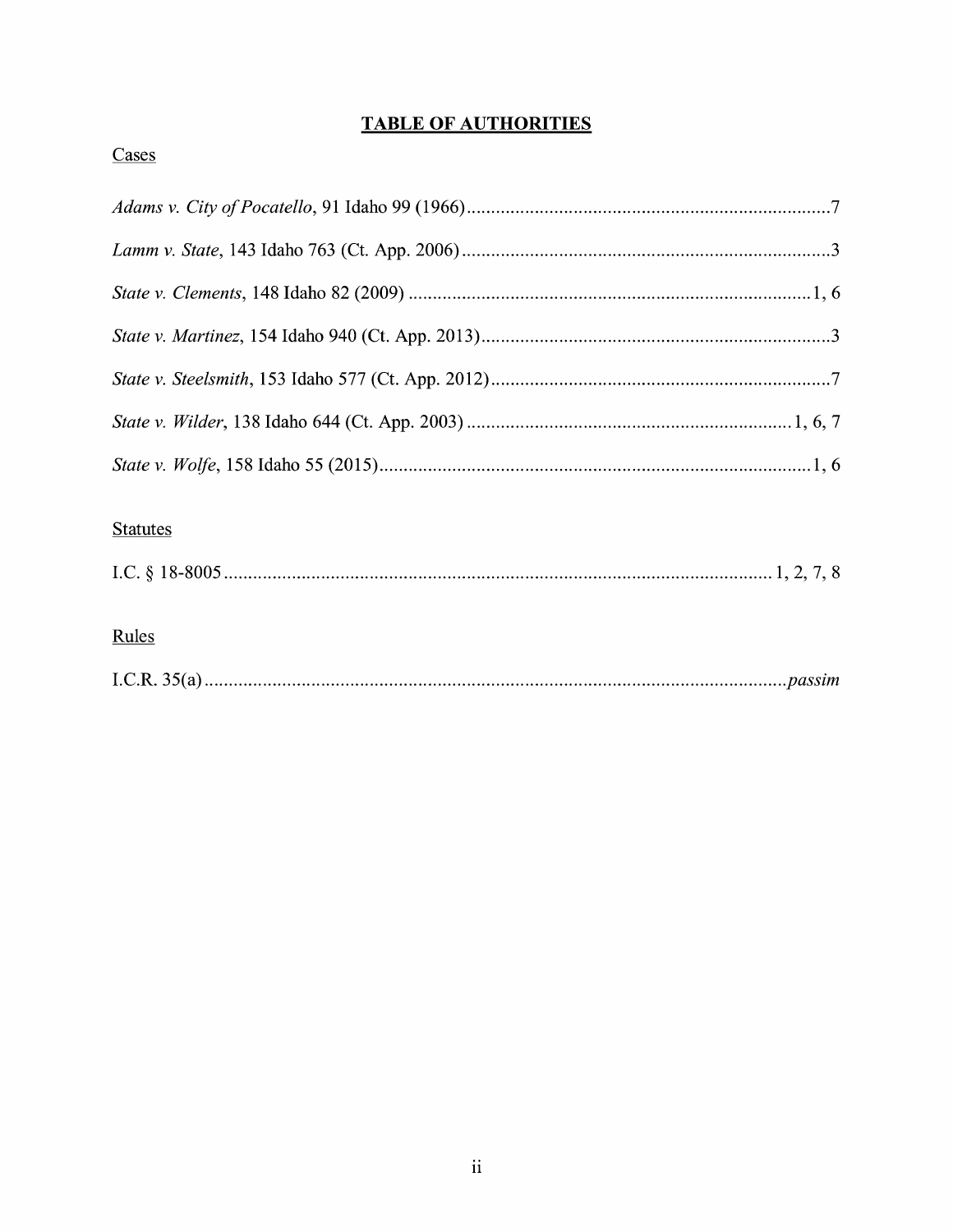#### STATEMENT OF THE CASE

### Nature of the Case

Matthew Erickson appeals from the district court's order denying his motion to correct an illegal sentence. Mr. Erickson contends the district court erred when it denied his I.C.R. 35(a) motion to correct an illegal sentence because the district court's sentence violated his equal protection rights in that it resulted in a suspension of his driver's license both before and after he was released from incarceration. Mindful of *State v. Wolfe,* 158 Idaho 55, 65 (2015) (holding that an illegal sentence is one that is illegal from the face of the record, does not involve significant questions of fact, and does not require an evidentiary hearing); *State v. Clements,* 148 Idaho 82, 83 (2009) (holding the district court lacked authority under Rule 35 to examine the underlying facts of Clements's case); and *State v. Wilder,* 138 Idaho 644, 646 (Ct. App. 2003) (holding "The state of Idaho may subject this right [to drive a motor vehicle on public highways] to reasonable regulation, however, in the exercise of its police power"), Mr. Erickson asserts that the district court imposed an illegal sentence because it suspended his driver's license effective upon his release from incarceration. However, Mr. Erickson's driver's license is currently suspended. Thus, the court's order results in a driver's license suspension in excess of the statutory maximum.

### Statement of the Facts & Course of Proceedings

In 2016, Mr. Erickson was convicted of one count of DUI. (R., pp.117-121.) He was sentenced to ten years, with four years fixed.<sup>1</sup> (R., p.119.) His driver's license was suspended for five years, pursuant to LC. § 18-8005. (R., p.119.) The judgment of conviction provided:

 $<sup>1</sup>$  The sentence was to be served concurrently with Mr. Erickson's sentence in Ada County case</sup> number CR-FE-2005-1049. (R., p.131.)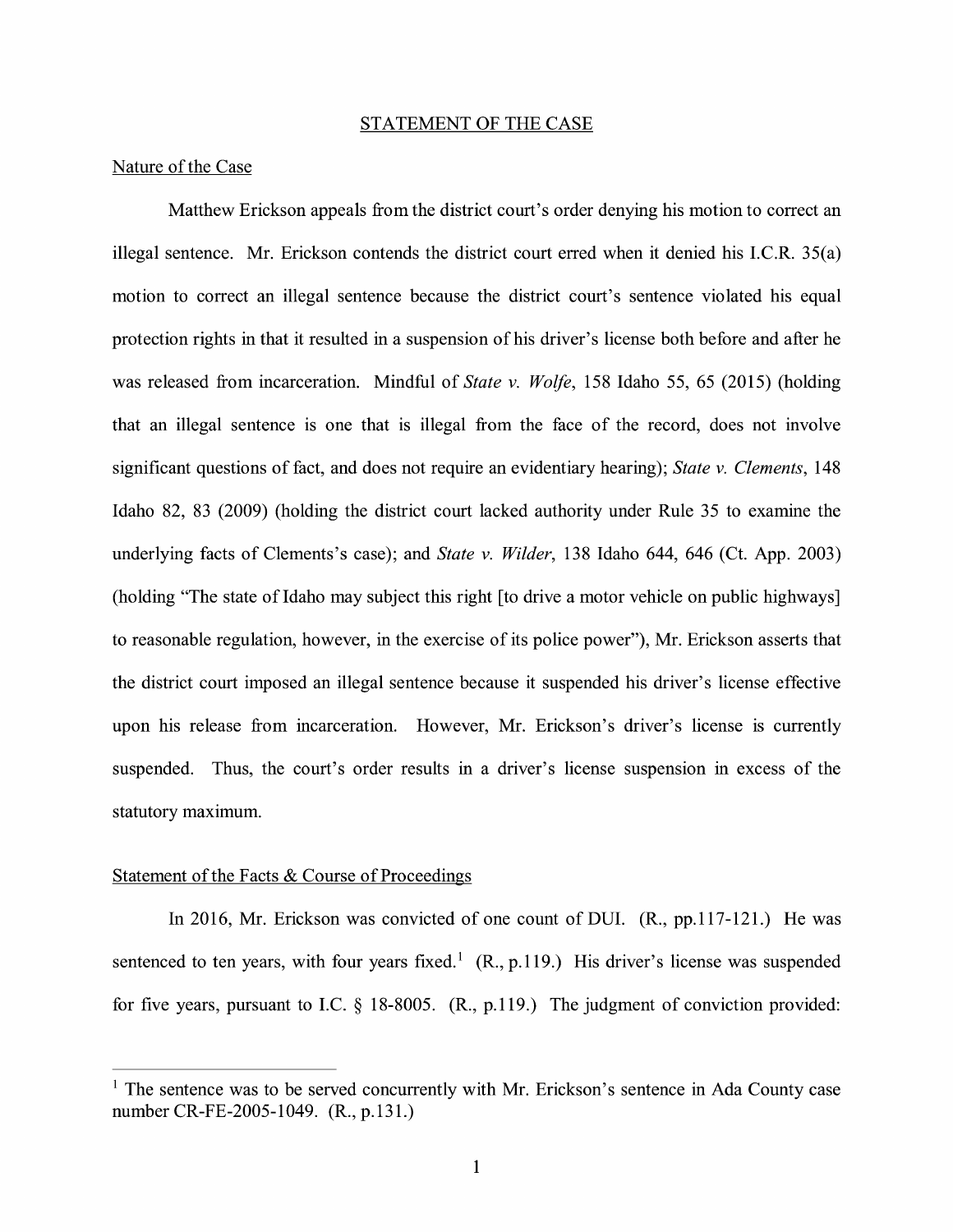"IT IS HEREBY ORDERED that the defendant's driver's license or permit is suspended for a period of five (5) years pursuant to LC. § 18-8005, during which time Defendant shall have no driving privileges, to commence on the date of the Defendant's release from incarceration, or upon conclusion of any other current driver's license suspension." (R., p.119.)

Mr. Erickson then filed a motion seeking relief under LC.R. 35(a), asserting that the district court imposed an illegal sentence due to the unconstitutional suspension of his driver's license. **(R.,** pp.130-43.) Mr. Erickson also asserted that his Constitutional rights were violated when both counsel and the district court failed to inform him, prior to entering his guilty plea, that his five-year driver's license suspension would apply both in the county jail and in the prison. **(R.,** p.132.) Mr. Erickson further asserted that While in Idaho Department of Correction facilities, the inmates have "a right to apply for a driver's license to be eligible as others to apply for prison employment that would require a driver's license." **(R.,** p.132.)

Mr. Erickson filed several motions along with the Rule 35(a) motion. He filed, inter alia, a motion for the appointment of conflict counsel, a motion for a status or evidentiary hearing, a motion for transport, and a motion to compel. **(R.,** pp.146-57.)

The district court denied Mr. Erickson's Rule 35(a) motion. (R., pp.160-65.) The court found that a reasonable person with adequate means would not be willing to retain counsel at his own expense to conduct a further investigation into Mr. Erickson's claims. (R. p.161.) The district court examined the judgement of conviction in which Mr. Erickson's driver's license was suspended for the maximum period of time allowed by statute, five years, to begin after his release from incarceration. (R., p.162.) The court speculated that Mr. Erickson's driver's license suspension "is likely the result of LC. §18-8005(6)(c) which requires that repeat felony DUI offenders surrender their driver's license upon conviction." (R., p.162-63.) The court noted that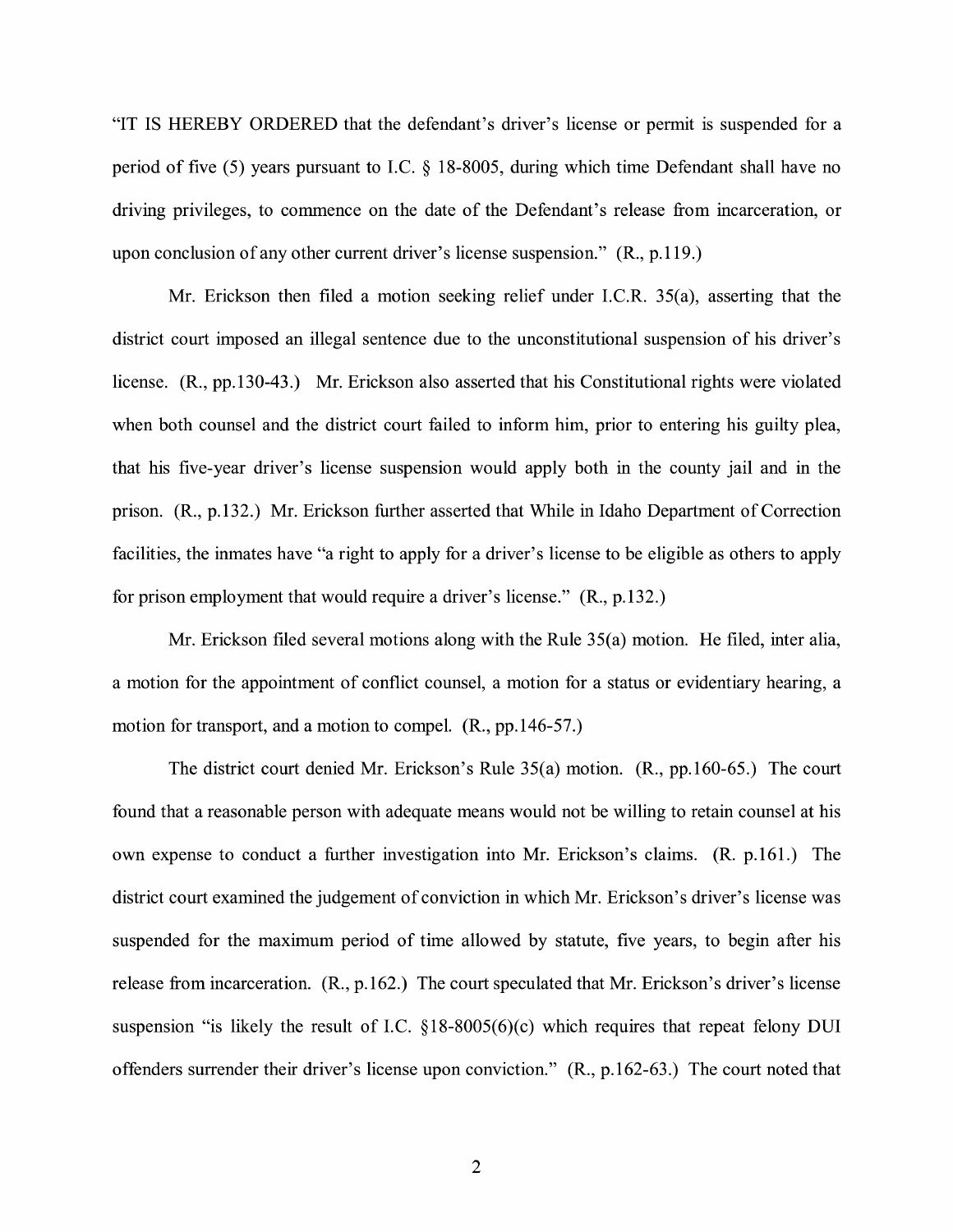this statutory requirement is "a mandatory requirement separate and apart from the post-release driving privilege suspension." **(R.,** p.163.)

The district court examined Mr. Erickson's constitutional claims—that the suspension of his license prior to his release from incarceration violated his rights to equal protection, due process, and to be free from double jeopardy—in light of his denial of his "right to apply for a driver's license while in prison for prison employment." (R., p.163.) The court concluded that Mr. Erickson had not identified the source of that right, thus the claim was a "vague assertion" and need not be entertained by the court. **(R.,** p.163.) The court concluded that the constitutional claims failed on the merits because Mr. Erickson does not have a constitutional right to apply for prison driving jobs while incarcerated. (R., p.163.) As for the double jeopardy claim, the court found that the statutory requirement that a defendant surrender his driver's license upon conviction is not duplicative of the court's order of post-release suspension of driving privileges. (R., p.163.)

Regarding Mr. Erickson's claim that his guilty plea was not knowingly, intelligently, and voluntarily made because he was never informed of the possibility that his driver's license could be suspended before he was released from incarceration, the court concluded that this claim was not properly before it through a Rule 35(a) motion. (R., p.163.) Such a claim would be properly raised as part of a direct appeal or through post-conviction. (R., pp.163-64.) The district court denied Mr. Erickson's motions requesting hearings at its discretion pursuant to *State v. Martinez,*  154 Idaho 940, 948 (Ct. App. 2013) and *Lamm v. State,* 143 Idaho 763 (Ct. App. 2006). (R., p.164.) The court also denied Mr. Erickson's motion to proceed in forma pauperis after finding it moot.  $(R., p.164.)$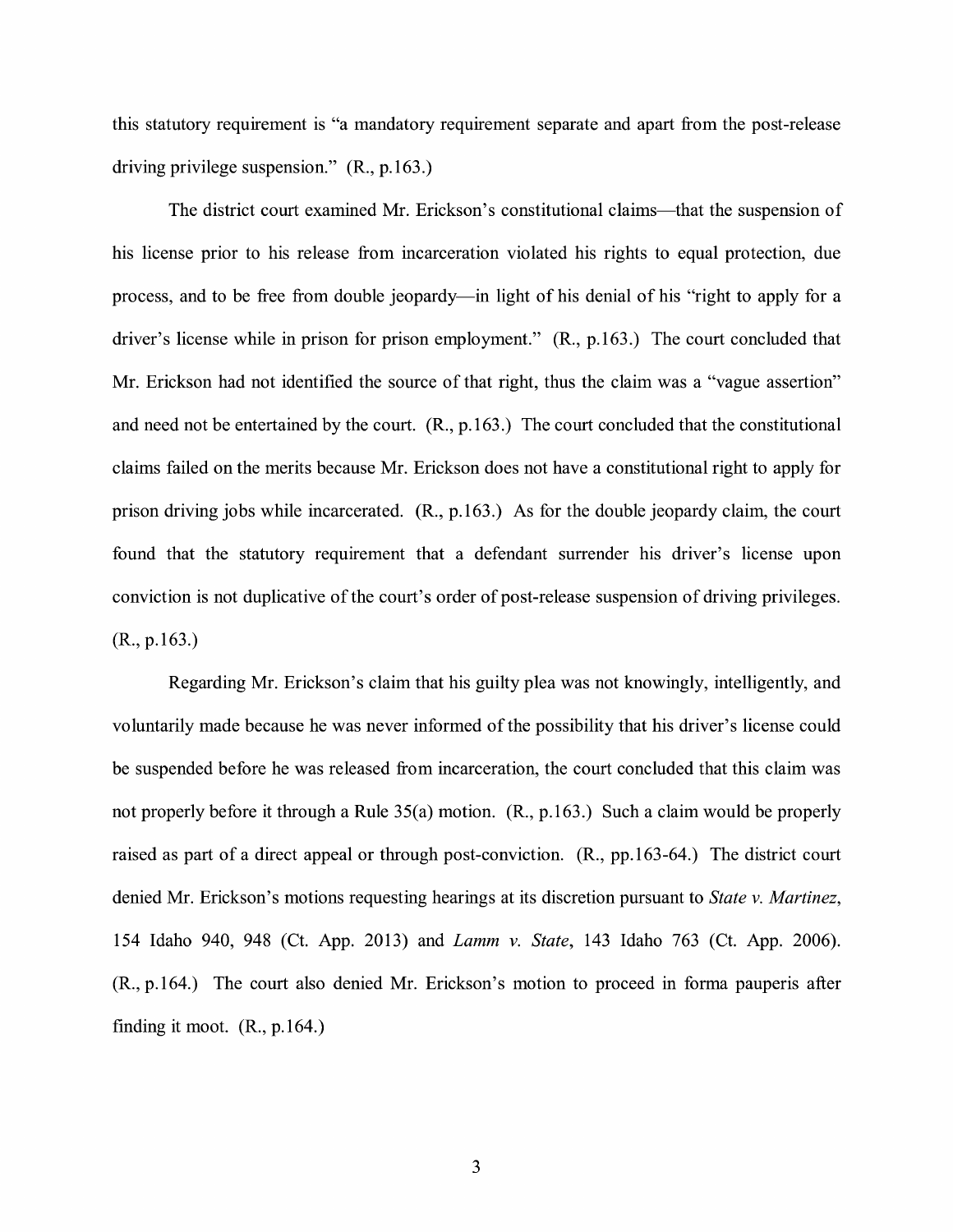Mr. Erickson timely appealed from the orders denying his Rule 35 motion, his motion to for hearing(s), and his motion to proceed in forma pauperis. (R., pp.166-70, 196-99.)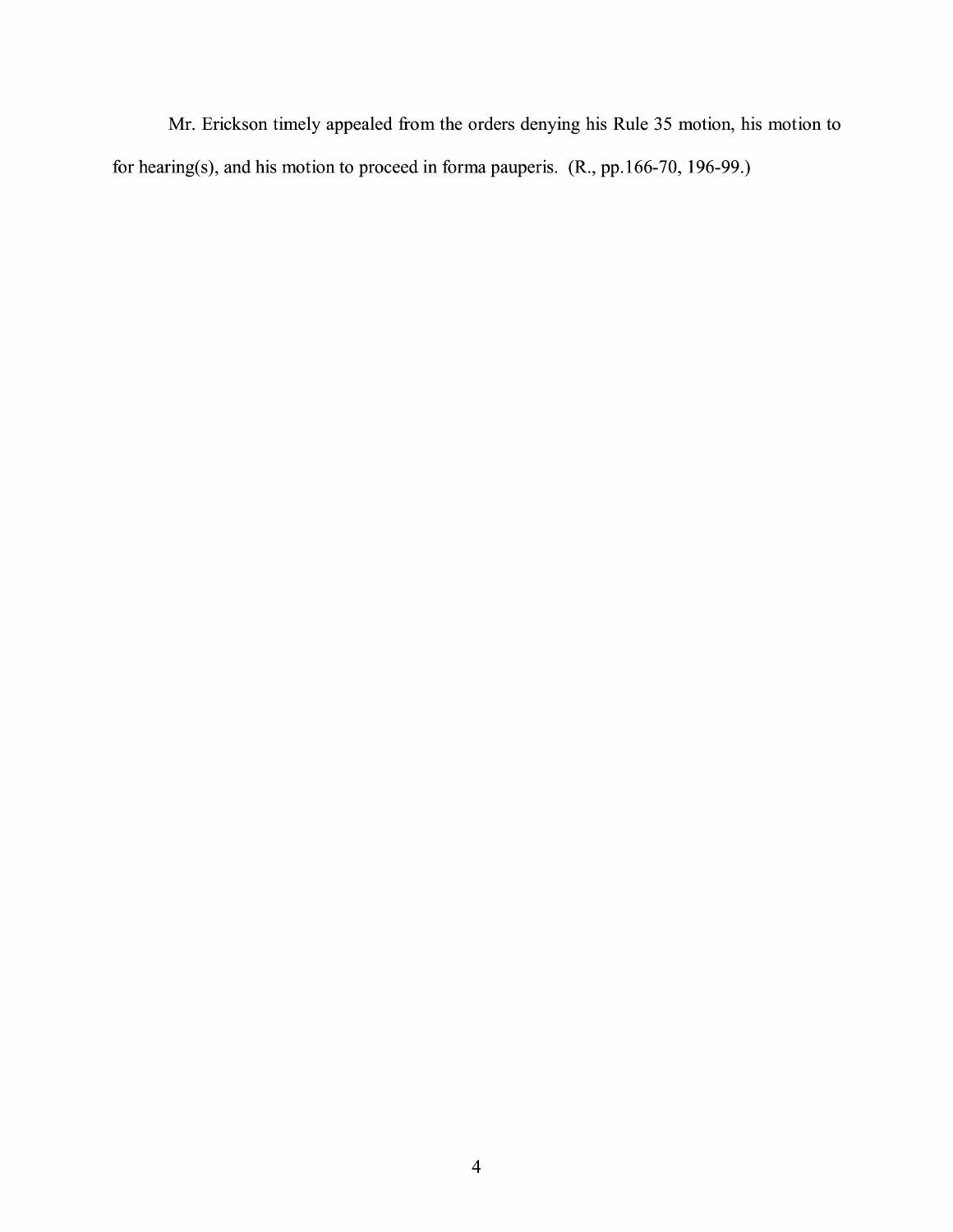# ISSUE

Did the district court err when it denied Mr. Erickson's Motion To Correct An Illegal Sentence?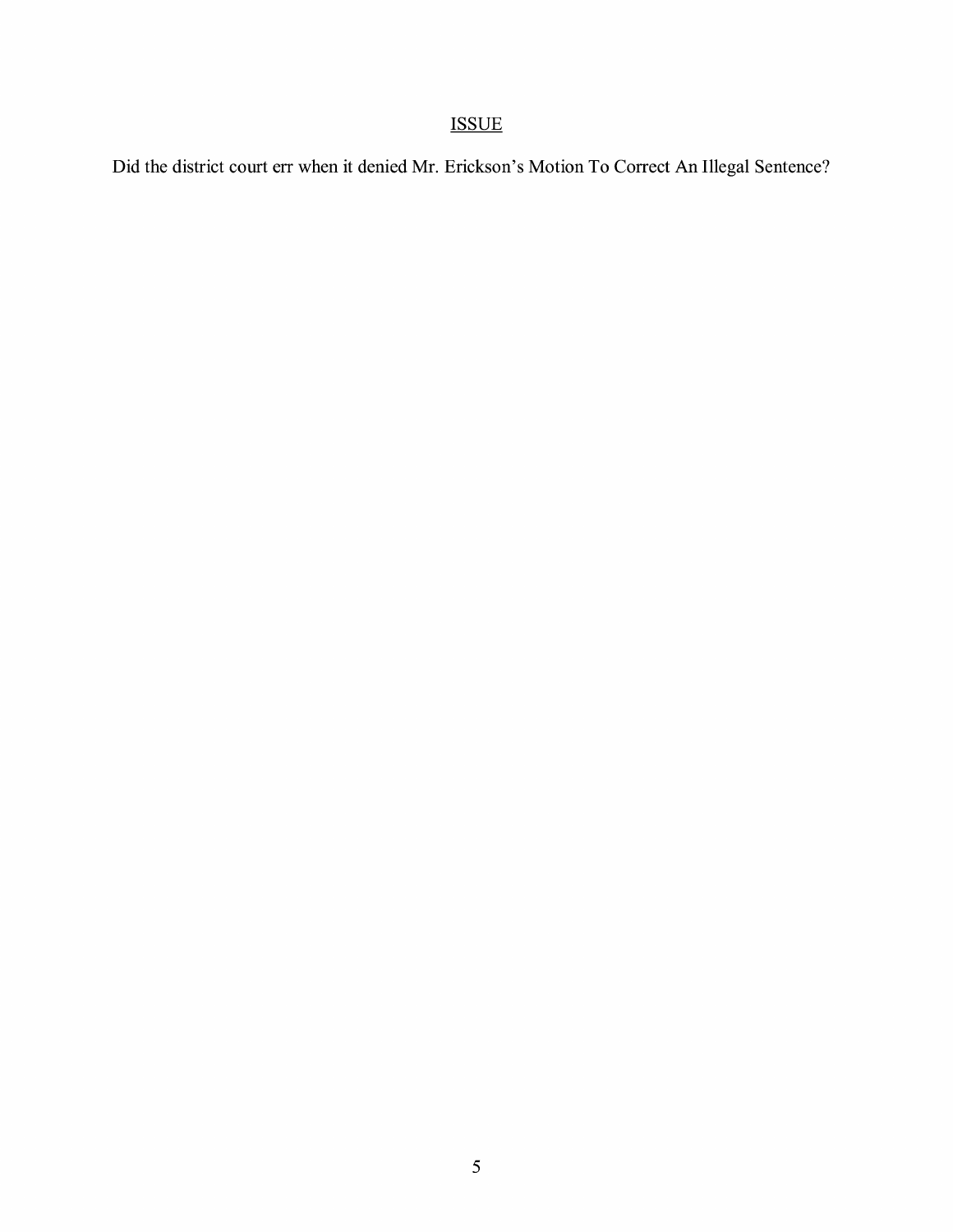#### ARGUMENT

### The District Court Erred When It Denied Mr. Erickson's Motion To Correct An Illegal Sentence

#### A. Introduction

Mr. Erickson asserts that the district court erred when it denied his motions. Mindful of the decisions in *State v. Wolfe,* 158 Idaho 55, 65 (2015) (holding that an illegal sentence is one that is illegal from the face of the record, does not involve significant questions of fact, and does not require an evidentiary hearing), *State v. Clements,* 148 Idaho 82, 83 (2009) (holding the district court lacked authority under Rule 35 to examine the underlying facts of Clements's case), and *State v. Wilder,* 138 Idaho 644, 646 (Ct. App. 2003) (holding "The state of Idaho may subject this right [to drive a motor vehicle on public highways] to reasonable regulation, however, in the exercise of its police power"), Mr. Erickson asserts that the district court erred by denying his motion to correct an illegal sentence.

Mr. Erickson respectfully requests that this Court vacate the order denying his motion to correct an illegal sentence and order that his case be remanded with instructions to resentence him with only a one-year driver's license suspension.

#### B. Standard Of Review

Idaho Criminal Rule 35(a) permits a district court to correct an illegal sentence at any time. *State v. Clements,* 148 Idaho 82, 84 (2009). "[T]he term 'illegal sentence' under I.C.R. 35 is narrowly interpreted as a sentence that is illegal from the face of the record, *i.e.,* does not involve significant questions of fact or require an evidentiary hearing." *Id.* at 86. Generally, whether a sentence is illegal or was imposed in an illegal fashion is a question of law, over which an appellate court exercises free review. *Id.* at 84.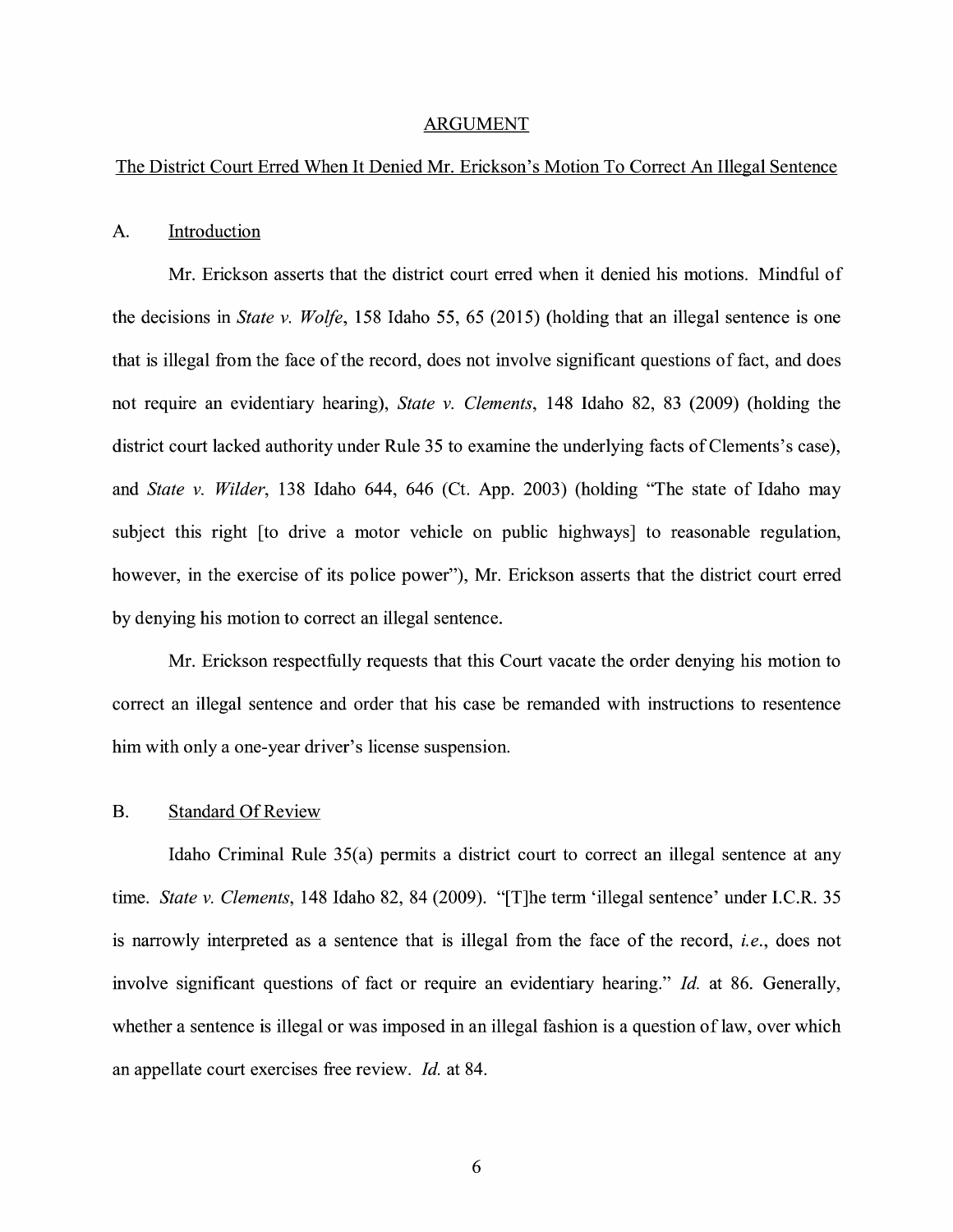C. The District Court Erred When It Denied Mr. Erickson's Motion To Correct An Illegal Sentence

The Idaho Court of Appeals has held that the right to drive a motor vehicle on public

highways is constitutionally protected, subject to reasonable state regulation:

In *Adams v. City of Pocatello,* 91 Idaho 99, 101, 416 P.2d 46, 48 (1966), the Court declared that the right to drive "is a right or liberty, the enjoyment of which is protected by the guarantees of the federal and state constitutions." Consequently, the courts of this state must regard the right to drive a motor vehicle on public highways as constitutionally protected. The state of Idaho may subject this right to reasonable regulation, however, in the exercise of its police power.

*State v. Wilder,* 138 Idaho 644, 646 (Ct. App. 2003).

Idaho Code  $\S$  18-8005(6)(d) provides that a person convicted for felony DUI:

Shall have his driving privileges suspended by the court for a mandatory minimum period of one (1) year after release from imprisonment, and may have his driving privileges suspended by the court for not to exceed five (5) years after release from imprisonment, during which time he shall have absolutely no driving privileges of any kind.

LC. § 18-8005(6)(d). A suspension of driving privileges under this section is mandatory. *State* 

*v. Steelsmith,* 153 Idaho 577, 582 (Ct. App. 2012).

Mr. Erickson asserts that the district court erred in denying his motion to correct an illegal sentence, and he is entitled to a resentencing because the court imposed a sentence that is illegal on the face of the record where Mr. Erickson's driver's license was suspended prior to his sentencing, which resulted in constitutional violations.<sup>2</sup> (R., pp.132-37.) Mr. Erickson's fiveyear driver's license suspension pursuant to LC. § 18-8005 was set by the district court to

<sup>&</sup>lt;sup>2</sup> It is not clear from the face of the record whether Mr. Erickson's driver's license was suspended as a condition of his parole (PSI, p.21), confiscated by the law enforcement officer who stopped him after he refused the breath analysis test (PSI, pp.3, 49), or whether, as the district court speculated, the driver's license was taken from Mr. Erickson at the time of his conviction  $(R., pp.162-63)$ .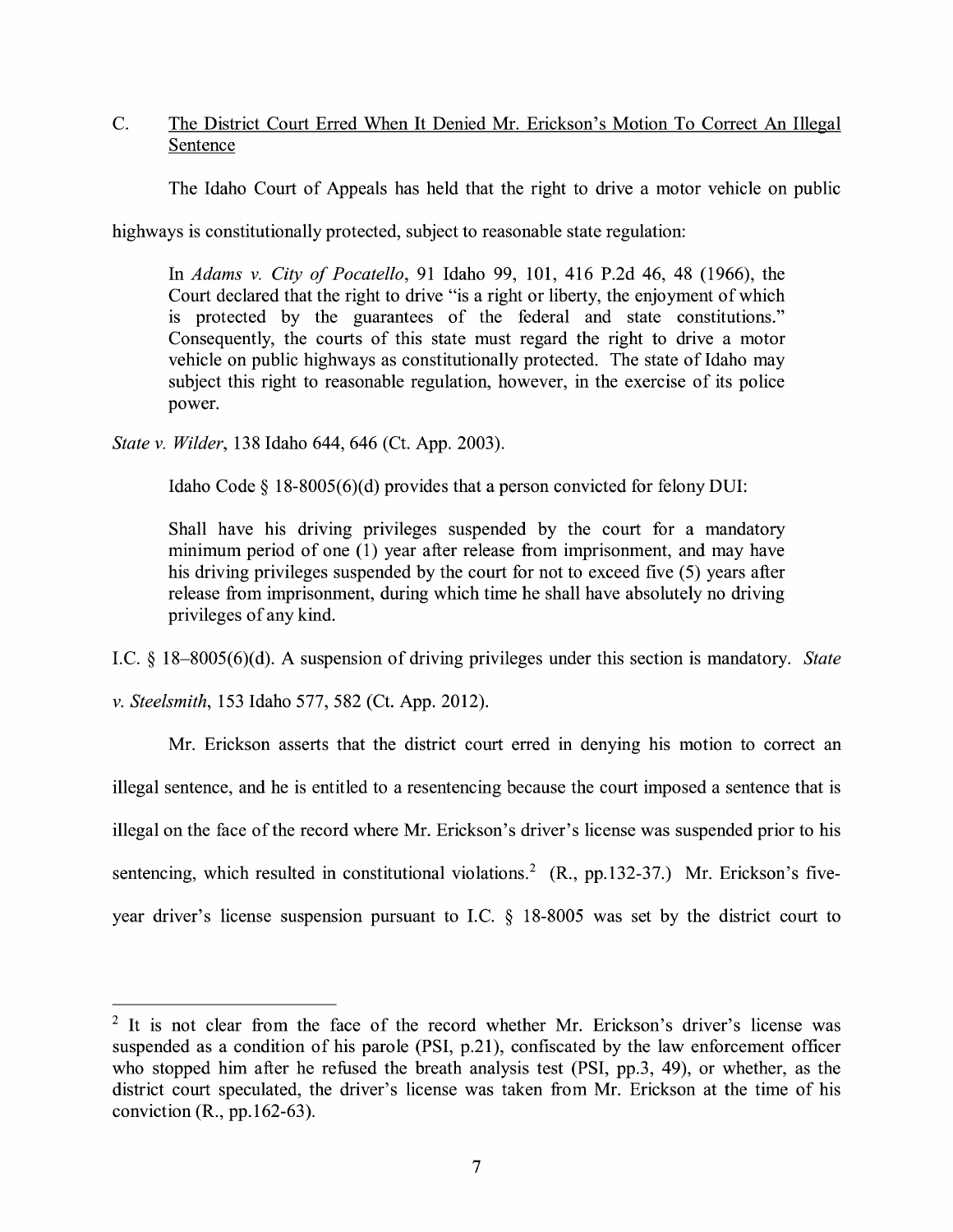commence on the date he was released from incarceration; however, his license was suspended *while* he was incarcerated, in violation of his constitutional rights. (R., p.132.)

As he asserted in his motion:

Both Counsel and Court failed to disclose to this defendant his license would be held for this case almost if not double the time allowed by LC. § 18-8005, which in this case becomes more than just double jeopardy and multiple punishment, since he has a right to apply for a driver's license while in prison for prison employment.

(R., p.133.) Mr. Erickson asserted that the district court's application of the statute effectively resulted in a suspension of his driver's license beyond the five years permitted by the statute. (R., p.133.)

Mr. Erickson further asserts that, at sentencing, his defense counsel failed to advise Mr. Erickson that his driver's license would be suspended while he was incarcerated, as well as whatever term the district court suspended it for, after his release from incarceration. (R., p.132)

Although this circumstance does not fall within the group of cases in which appellate courts have previously held constituted an illegal sentence, Mr. Erickson requests that his case be remanded for a new sentencing hearing due to the errors at his original sentencing hearing. Mindful of the Idaho Supreme Court's decisions in *Wolfe* and *Clements,* and the Idaho Court of Appeals' decision in *Wilder,* Mr. Erickson asks that this Court reverse the denial of his motions and remand the case to the district court with instructions to grant his Rule 35(a) motion and resentence him.